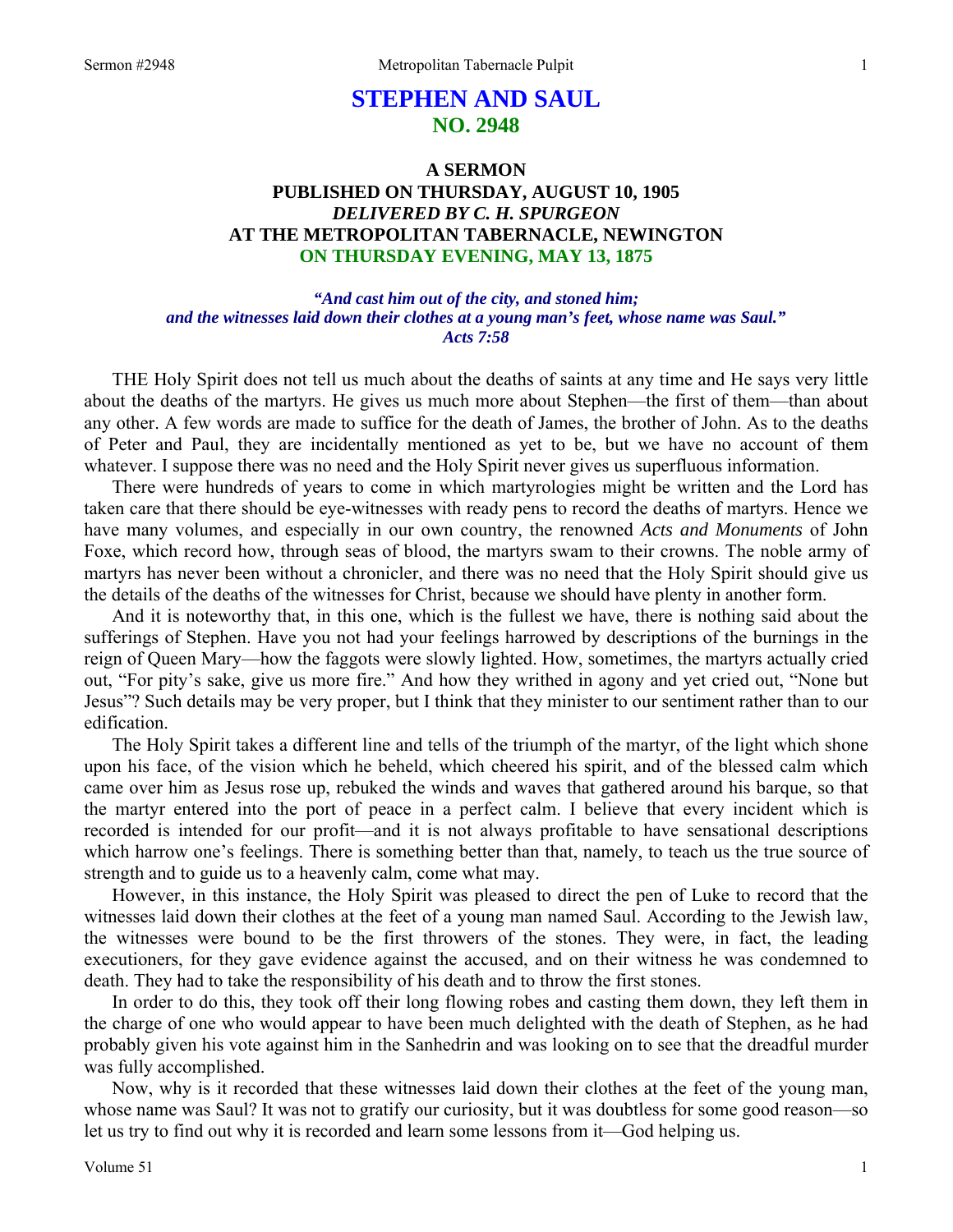**I.** And first, does not the Holy Spirit here suggest to us A VERY NOTEWORTHY CONTRAST?

 Here are two men—*Stephen and Saul—*both in heaven now. I wonder how they felt when they first met there! What joy they must both have had—Stephen to see Saul and Saul to see Stephen! I suppose it is incompatible with the heavenly state for Saul to have any apologies to make, but certainly, if they could have been indulged in there, he might have made them most lovingly and tenderly. The joy of meeting there must have been exceedingly great.

 Look at the two men—the one about to die and the other taking care of the clothes of the executioners. Let us do them justice.

 They were both sincere men. There was no hypocrisy about Stephen. You could see that the words that he spoke came warm from his heart. Neither was there any hypocrisy about Saul. He really thought that he was doing God's service in what he did. He was quite as sincere, in his own way, as was the martyr who was about to die.

What is more, they were both thoroughly earnest men. It was not in the nature of Stephen to quench his convictions or to silence his testimony. Neither was it in the nature of Saul to keep quiet when he thought that a miserable imposter ought to be crushed out of existence. He is all on fire from the first moment when we meet him to the last record we have concerning him.

 He had a zeal for God, though not according to knowledge. And as he sat there, and took care of the executioners' garments, he felt in his conscience perfectly satisfied that what he was doing was for the glory of God. Sometimes we cannot understand how this could be, yet I do not doubt that many, who have persecuted the saints of God, have done it ignorantly in unbelief and it has not struck them that they were really rebelling against the Most High and fighting against the Lord Himself.

 It is very difficult to estimate the amount of darkness that may come over the human conscience and to imagine how blind a man may become, or how fully he may put bitter for sweet and sweet for bitter but certain it is that an unrenewed heart may become as darkened that, while we are going posthaste to hell, we may imagine that we are making good headway towards heaven. These two men, Stephen and Saul, were unlike one another in many respects, but they were alike in this sense—that they were both sincere and both thoroughgoing in their sincerity.

 But now observe the difference between them. *Look first at Saul, a man wrapped up in selfrighteousness.* He will tell you that he has kept the commandments from his youth up. If you gave him time, he would, perhaps, tell you that by descent he was a Hebrew of the Hebrews—that, as touching the law, he was blameless—that he belonged to the straitest sect of his religion and was a Pharisee.

 If you began to charge him with sin, you would see the fire flash from his eyes as he declared that, concerning the righteousness which was by the law, he was without fault. If any man was accepted before God, he felt that he was. And there he sat, in all the pride of self-righteousness, assisting at the murder of a truly righteous man.

 Had you spoken to Stephen, you would have found a man of quite another class. *The martyr's only hope was in the crucified Christ of Calvary.* That which gladdened him was not a sight of himself, but a sight of his exalted Lord. He drew his comfort, not from what he had done, but from the finished work of Him who was, at that moment, standing at the right hand of the Father.

 What a difference there was between those two men! Perhaps there may be two such persons here, sitting very near each other—the one self-righteous and self-reliant, depending only upon his own good works—the other humbly looking away from self and trusting only to the Lord Jesus Christ for salvation. Of you two, I would sooner be you who is looking to Christ, even though you are to be executed tonight, than I would be you, sir, wrapped up in the robes of your fancied self-righteousness, even though you are honored and respected by all mankind.

 Look again at Saul and you will see *a man Ritualistic to the utmost extent—a formalist of the deepest dye.* He is a man who highly esteems everything that has to do with the temple, and the priesthood, and the law. You will find that his phylacteries are exceedingly broad, and if you speak to him about the sacred roll of the Old Testament, you will find that he can debate and discuss with you upon every letter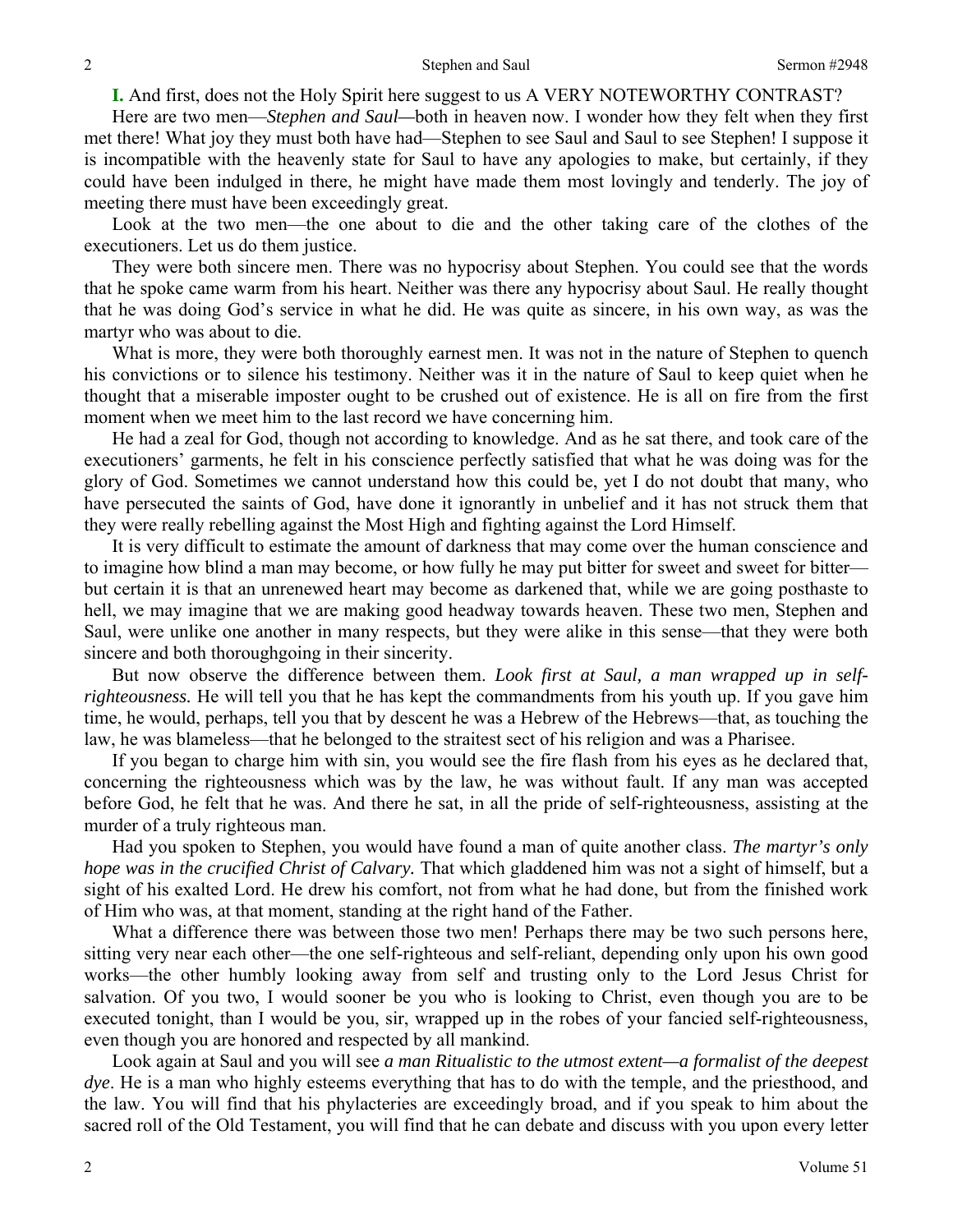But now look at Stephen and you will see *a man who has put external matters altogether on one side*. That last speech of his shows that it is so. He has not despised the temple, but he has said of it, "Howbeit the Most High dwelleth not in temples made with hands." He has not despised the chosen people, Israel, but he has spoken of them as "stiff-necked and uncircumcised in heart and ears."

 He has not despised the outward forms of religion so far as they were ordained of God, but he has shown that, in themselves, they were useless, because even when they were in the full tide of their glory, they did not change men's hearts, for many of them remained idolaters and murmurers in the wilderness. Stephen is the spiritual man and Saul is the formal man.

 Both these classes may be represented here and I would have you see to which of them you belong, because it is the spiritual worshipper whom God seeks. It is the spiritual worshipper who is God's friend—the formalist is no friend of the King of heaven, though he may seem to be so. He fights for the letter of the Word, but in despising its inner meaning, he has despised the very essence of it. He fights for rites and ceremonies, but in neglecting the inward and spiritual grace, he has neglected the vital matter, and he remains as much a foe of God and of His Christ as was this young man named Saul.

 The great difference between Stephen and Soul, however, lies in this—*Stephen is defending the cause of Christ at the cost of his own life and Saul is opposing him with all his might*. Even in a congregation like the present, there may not be many, yet there may be some who are opposing the Gospel. There may be some here, who, although they would not stone believers, yet would make a jest of them—perhaps they have been making merry today over those Christian brethren [Moody and Sankey] who have of late been prominent in the matter of revivals—some foolish jest they have perpetrated about them—and done their best to lower them in the esteem of their fellows.

 Ah, dear friends, beware what you are doing, for the Lord of hosts says concerning His people, "He that toucheth you toucheth the apple of his eye." Nothing brings the color into a man's cheek sooner than any ill-treatment of his children. And if any of you want to provoke God to speedy and sudden judgment against you, you have only to join in treating, in a cruel manner, those who are really His children. May God keep all of us from such a shameful sin as that!

 The contrast mentioned in our text is a very painful one and though we see it illustrated every day, it is none the less painful, and we ought to look at it with weeping eyes, praying that the young man named Saul may yet be converted to God. "But" says one, "there are none of us who would be like Saul." No, you would not stone the saints, but perhaps those who do so would be permitted to lay their clothes at your feet. You do not invent the jest against the saints, but perhaps, you repeat it and laugh at it—and give countenance to those who use it.

 There are many persons who are keepers of the clothes of open sinners. For instance, I believe that very often a merely moral man may exert a very detrimental influence upon sinners, because they will say, "Look at So-and-so. He is not a Christian, yet he is a man of good repute," and so they are led to believe that they may stay where he stays—out of Christ.

 O dear friends, may there be nothing about your walk and conversation which can be used to oppose the Gospel of Jesus Christ, and there will be unless you are wholly on His side, for He Himself, said, "He that is not with me is against me; and he that gathereth not with me scattereth abroad." If you are not on the side of Christ, you are on the side of His foes, for this is a fight which admits of no neutrality.

 And if you cannot feel that you would, like Stephen, defend the cause of Christ, then I fear you only lack the opportunity and the circumstances, if not to stone Stephen, yet, at least, to let those who do the dreadful deed lay their clothes at your feet.

 The contrast recorded in our text is a very vivid one. I wish I could depict the equally vivid one between unconverted persons and Christians, for there is a contrast between them, a contrast which will come to this one day—there will be a great gulf fixed between them across which there will be no passage. At the last great day, the righteous shall be upon the right hand of the Judge and the wicked on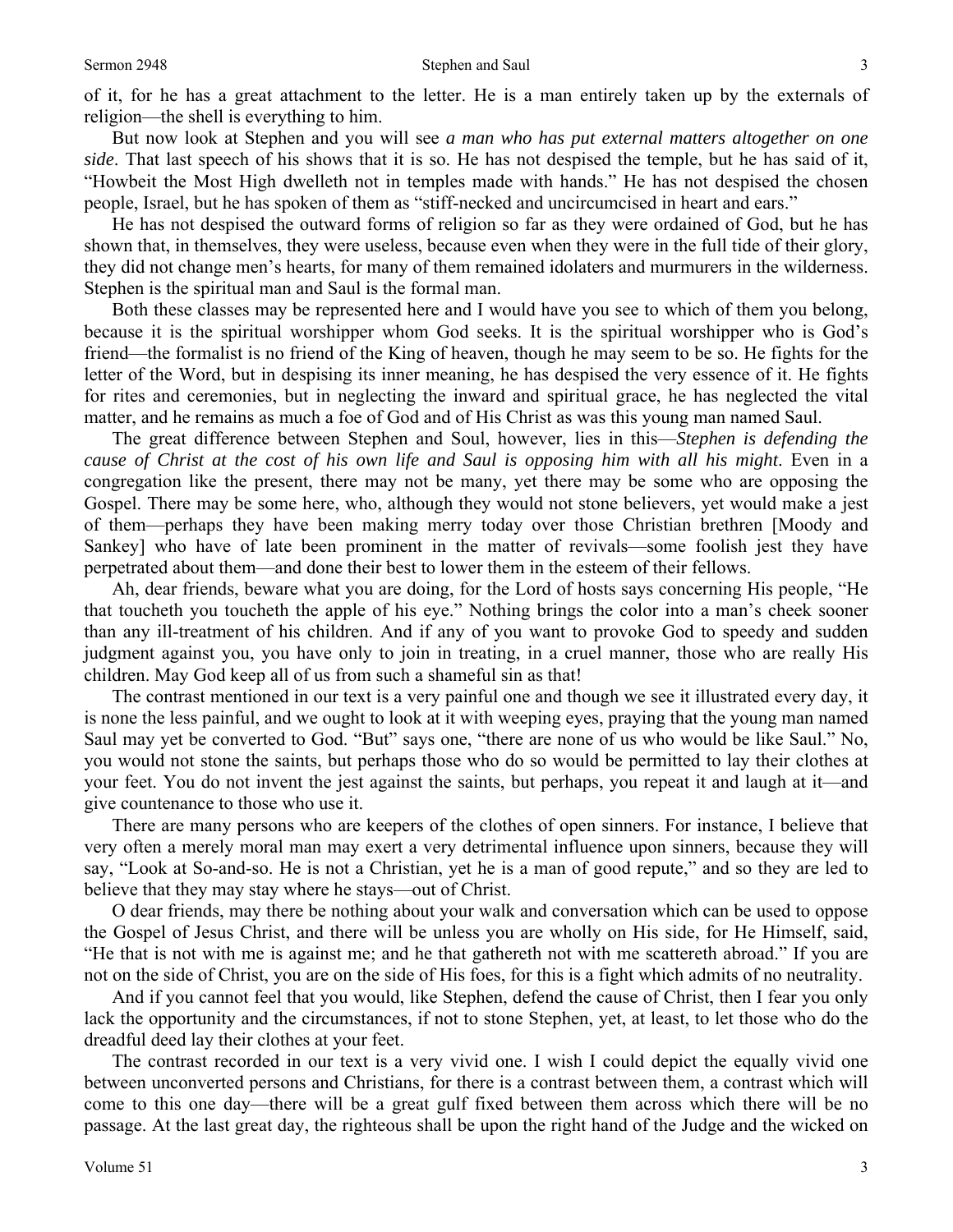His left hand, and Christ Himself shall stand between them, so that the division shall last as long as Christ Himself shall live.

**II.** Now, secondly, our text affords us A REMARKABLE INTRODUCTION OF A PERSON TO TRUE RELIGION.

 Perhaps there may be someone here whom you know who has never yet come into contact with real, vital godliness, and you are very anxious that he should do so. I am equally anxious that he should and I think it ought to be your earnest endeavor that not only he, but all who are like him, should, somehow or other, come into contact with real religion.

 Now, as far as we see in the Bible, this is Saul's first introduction to anything like real Christianity. We have not his name, before this verse, in the Acts of the Apostles, so here, for the first time, he steps forward into the arena of conflict—"a young man, whose name was Saul." Was he favorably impressed at once with Christ and His people? Certainly not, but quite the reverse. The impression made upon him was that of intense hatred and enmity towards Jesus of Nazareth and all His followers.

 But perhaps he saw a bad specimen of Christianity. Perhaps he listened to a very poor sermon that misrepresented the Gospel. Perhaps he never saw any sign of the working of the Spirit. On the contrary, Saul's introduction to Christianity, in the person of Stephen, was of the most favorable kind. His own heart, however, was so desperately prejudiced against Christ that we find him no sooner brought into contact with Christianity than he becomes the keeper of the clothes of those who stoned the servant of the Lord.

 Notice, then, what his introduction was. *He saw a Christian of the noblest type—*a man full of faith and of the Holy Ghost. And he saw him at his best, for his face shone like the face of an angel. I wish that, when men of the world look upon us, they could see such Christians with shining faces. Perhaps, dear friend, the person about whom you are concerned, may have taken a prejudice against true religion through the faults of believers, but that was not the case with Saul.

 I suppose that all the Christians that he had ever met with in Jerusalem—for it was the golden age of Christianity—were of the very best type, as Stephen was. And yet, though he looked into that face which was burning with the light of grace and glory, he hated that face and gnashed his teeth against the man whose glorious, calm demeanor ought at once to have won him.

 And then *he listened to a noble discourse*. It was a discourse specially fitted to the Jews. They always liked to hear the history of their nation—their national pride was gratified by it. In after days, when Paul had to address them, he gave them a summary of their history very similar to this of Stephen, and wisely so. It was the best and most suitable discourse that could be given, yet the only result produced upon Saul and others was that they ran upon the preacher to stone him and put him to death.

 Now, dear friends, if you have brought some relative or friend to listen to the minister here, and the sermon seems to you to be most suitable and admirable, do not be surprised if, instead of seeing any good result come from it, you find, on the contrary, the provocation of the whole nature of the casual hearer and a stirring up of rebellion in his heart. Think it no new thing and no strange trial, for this was the case with the young man named Saul when he was introduced to a Christian with a shining countenance, and to a ministry which was in all points admirable. Yet, for all that, he was the more hardened in his enmity against the Gospel of Jesus Christ.

 But the young man named Saul saw something else. *He saw a Christian die a triumphant death* and many have been converted by such a spectacle as that! There have been some who could ridicule the life and ministry of a Christian, but the dying speech—the bright and lustrous glance of the closing eye—the triumphant hymn of the departing saint—these have been irresistible arguments and they have been compelled to yield to them.

 But it was not so with Saul, for we read after Stephen was put to death, of "Saul, yet breathing out threatenings and slaughter against the disciples of the Lord." Even that spectacle, which might have convinced an infidel, convinced not this young man whose name was Saul. And our first introduction of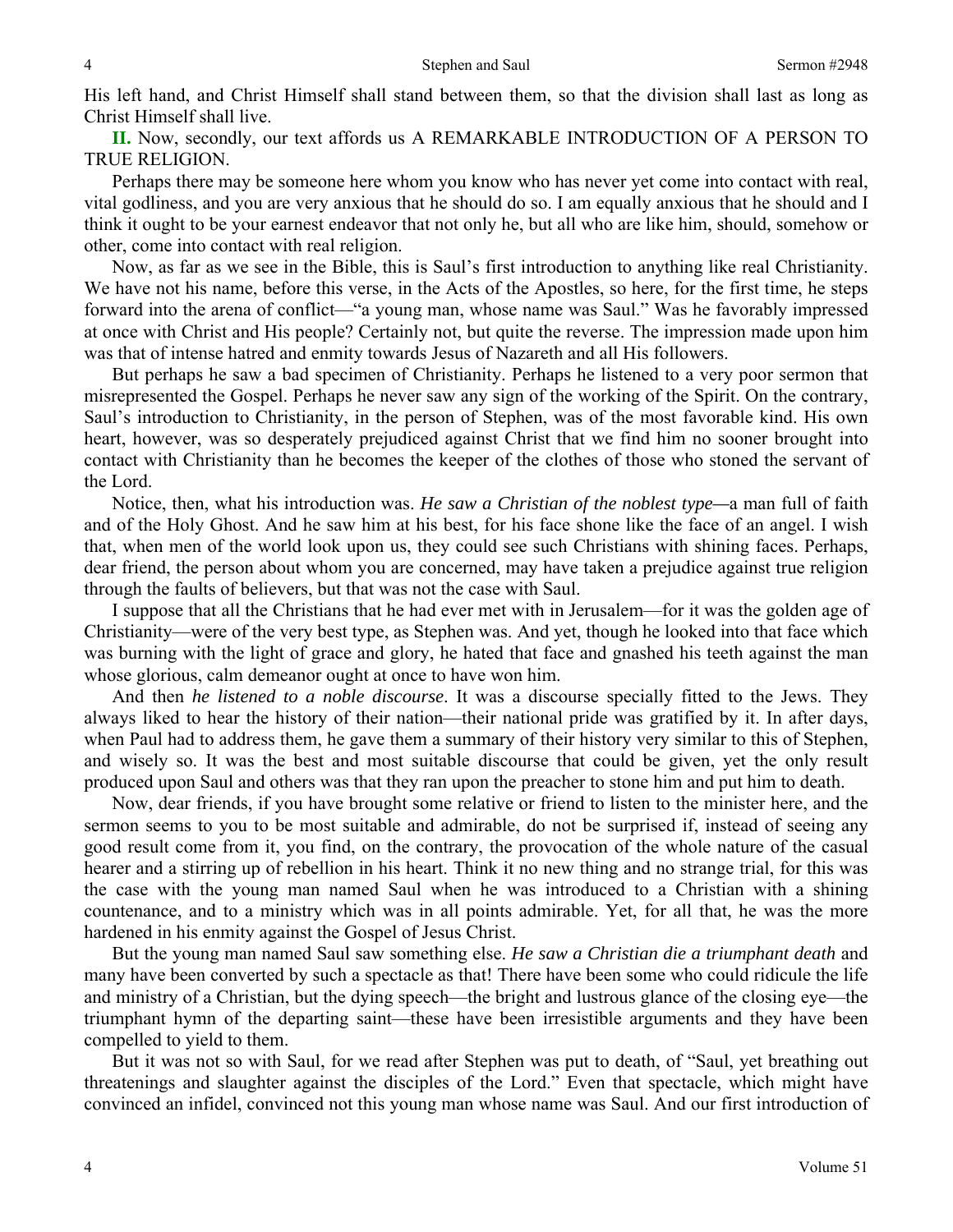the Gospel to our friends may not at first end as hopefully as we could have wished and expected, yet we ought not to be discouraged, for Saul did become a Christian after all.

 It was no proof that he never would be converted that, at first, he grew more hardened. It was no evidence that the Gospel would not conquer his heart that, at first, his heart shut all its gates against Jesus Christ. We have a proverb which reminds us that, "Rome was not built in a day," and we cannot always expect the new Jerusalem to be built in men's hearts in a single hour.

 There are some who are struck down at once, as Saul was afterwards, but there are others, against whose strong fortress the battering ram of truth must come with all its might year after year—and it is only when God strikes the effectual blow of divine grace that, at last, they yield, subdued by almighty love.

 At any rate, whether they yield or not, your duty is clear. Bring them to Christ. Bring them under the sound of the Gospel. Do all that you can for their salvation, so that, if they perish, when the funeral knell startles your ear, you will be able to say to yourself, "Whether he is lost or saved, I am not responsible. I am clear of his blood, for I told him the way of salvation, I pleaded with him for God, and I pleaded with God for him. I persuaded him to go with me and listen to the preaching of the Word—and if he has rejected it, and trampled it underfoot, I cannot help it, though I would have helped it if I could. I must leave his fate in the hands of God."

 I think this case of Saul is a very encouraging one to any of you who are seeking to win sinners to the Savior. Did a man swear at you when you spoke to him about his soul? Well, there is sometimes more hope for a man who has enough grit in him to denounce me, than of one who seems to agree with all that we say. He says, "Yes, sir. Yes, sir. Very good, sir." And then he passes it all off.

 Perhaps it shows that there is a bigger soul in the man even when he becomes a persecutor than when he simply waves his hand and says, "Go thy way for this time; when I have a convenient season, I will call for thee." A downright opposition may only prove that there is good soil where we may sow the good seed of the kingdom.

**III.** In the third place, I think our text is AN INSTANCE OF THE SECURITY OF THE APOSTOLIC SUCCESSION.

 Do not be frightened at that expression. I am not a believer in that apostolic succession which is supposed to come by the laying of human hands upon human heads, but I believe that there has always been, in the church of God, a succession of faithful men, so that when one has died, another has been called to take his place, and I believe that it will always be so until Christ Himself shall come.

*What a dreadful thing it was for the church to lose Stephen*! She had many useful men in her ranks, but Stephen seemed just then to come to the front—he had made a stir all over Jerusalem. Though especially appointed to look after the poor, there never was a deacon who was more thoroughly in the front rank of the church.

 He was worthy—I was going to say—to be an apostle, for his holiness and daring. He convinced many of the truth of the Gospel of Christ. If he had been ill, his brethren and sisters would have prayed that his life might be preserved, and if they had known that he was going to be put to death, they would have said, "It is better that we should die than that Stephen should. We cannot afford to lose him."

 It is a calamity for the church of Christ when her best men, whether ministers or deacons, are called home. Yet dear friends, it often is the case that God takes His servants home just when they are most useful. When would you have Him take them home? When they are least useful? When they are little or no good, here, you would let the Lord have them? That is not very generous on your part. The Lord is entitled to the very best. Some are getting ripe for glory, so it is but natural that the Master should take the ripest of them. You need not be astonished, therefore, when the most useful people are taken to heaven.

 But now, look, Stephen is going home. Who will take Stephen's place? Do you not see him? The witnesses have laid their clothes at his feet and no doubt Stephen's mantle was among them. So, as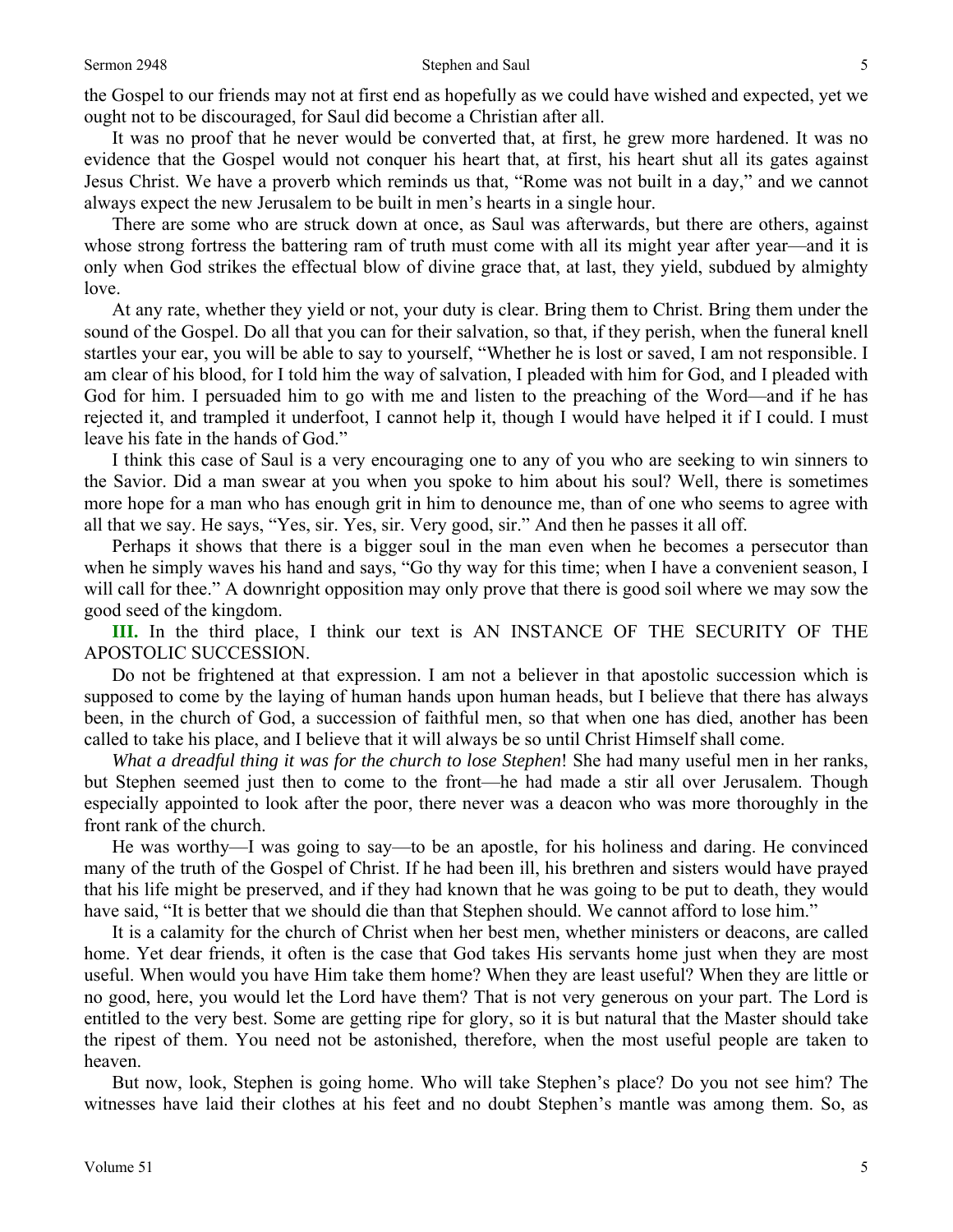surely as Elijah left his mantle to Elisha, *the mantle of Stephen was lying at the feet of Saul*. He did not put it on at once, but he did put it on afterwards.

 And oftentimes, when men ask, "What shall we do when Mr. So-and-so has gone?" The Lord will send a man who does just as well as Mr. So-and-so has done. I have often been asked, "What is to be done with the Tabernacle, and the College, and the Orphanage, when you are gone?" Dear me, the Lord got on very well before I was born and I am sure He will when I am dead. That question never troubles me.

 Did you ever sit down and think, "What will my wife do when I am gone?" You do not like to think of it, then do not think of it, for it is no business of yours. The successor of any man whom God makes useful will be found in due course. He may be at present among the haters of the Gospel. He may be among those who are railing at the cross of Christ.

 Where was the great successor of John Huss found? Why, he is over there in a German monastery. What! A monk? Yes, a monk, who goes crawling up the stairs of the *Santa Scala* at Rome, trying to get merit enough to save his father, and mother, and himself—and wishing he could always be there accumulating merit! Yes, Martin Luther was the man to follow Huss and God raised him up in due time.

 The saints in Jerusalem did not know where Stephen's successor was, but God saw him among Stephen's enemies, and He brought him out and Saul was a mightier apostle than Stephen could ever have been. The church lost Stephen, but she gained Saul—and that was a very good exchange, for though nothing may be said that would be derogatory to such a high-souled man as Stephen was, yet the church of Christ has never had a servant who, taking him for all in all, has been so useful to her as the famous apostle Paul, who was once that young man named Saul.

 How much we owe, through divine grace, to his epistles, for their clear teaching of spiritual doctrines! No other apostle, though each one was excellent in his own way, ever had so clear a revelation of, or so clearly taught, those grand doctrines of grace which are the very backbone of the Gospel of Jesus. And who else ever labored as he did? He says himself—and he was always modest—"I laboured more abundantly than they all: yet not I, but the grace of God which was with me." When Stephen was taken away, it was a great mercy that he was succeeded by one who even surpassed himself.

 And my dear friends, at this very time, we need not be asking, "What shall we do without So-andso?" God has enough servants somewhere or other, so we need not say, "Would that He would raise up more evangelists!" He has already spied a man out in Chicago and without going so far as that, He could find one in any part of London, or in any hamlet or village in the country, wherever He chose to look for him. The Lord is never short of men to serve Him.

### *"Remember that Omnipotence has servants everywhere;"—*

and out of the ranks of Satan's army He can take the boldest champion of evil, arrest him by almighty grace and lay upon him the charge to become a leader to the hosts of the living God. Never despair, and never doubt, nor let even a desponding thought concerning Christ's cause flit across your mind. They tell us that dark days are coming—that is quite true, but the Sun of Righteousness will never be eclipsed.

 They tell us that the powers of evil will grow stronger and stronger. Suppose they do—the Almighty will never grow weak. We will fall back upon the omnipotence and all-sufficiency of JEHOVAH and then we shall know what it is not to feel any distrust or fear concerning the present or the future of the church of the living God.

 So you see, in the case of Stephen and Saul, we have a clear instance of the certainty of true apostolic succession.

**IV.** Now, next, and briefly, our text seems to me to be A GRACIOUS MEMORIAL OF REPENTED SIN.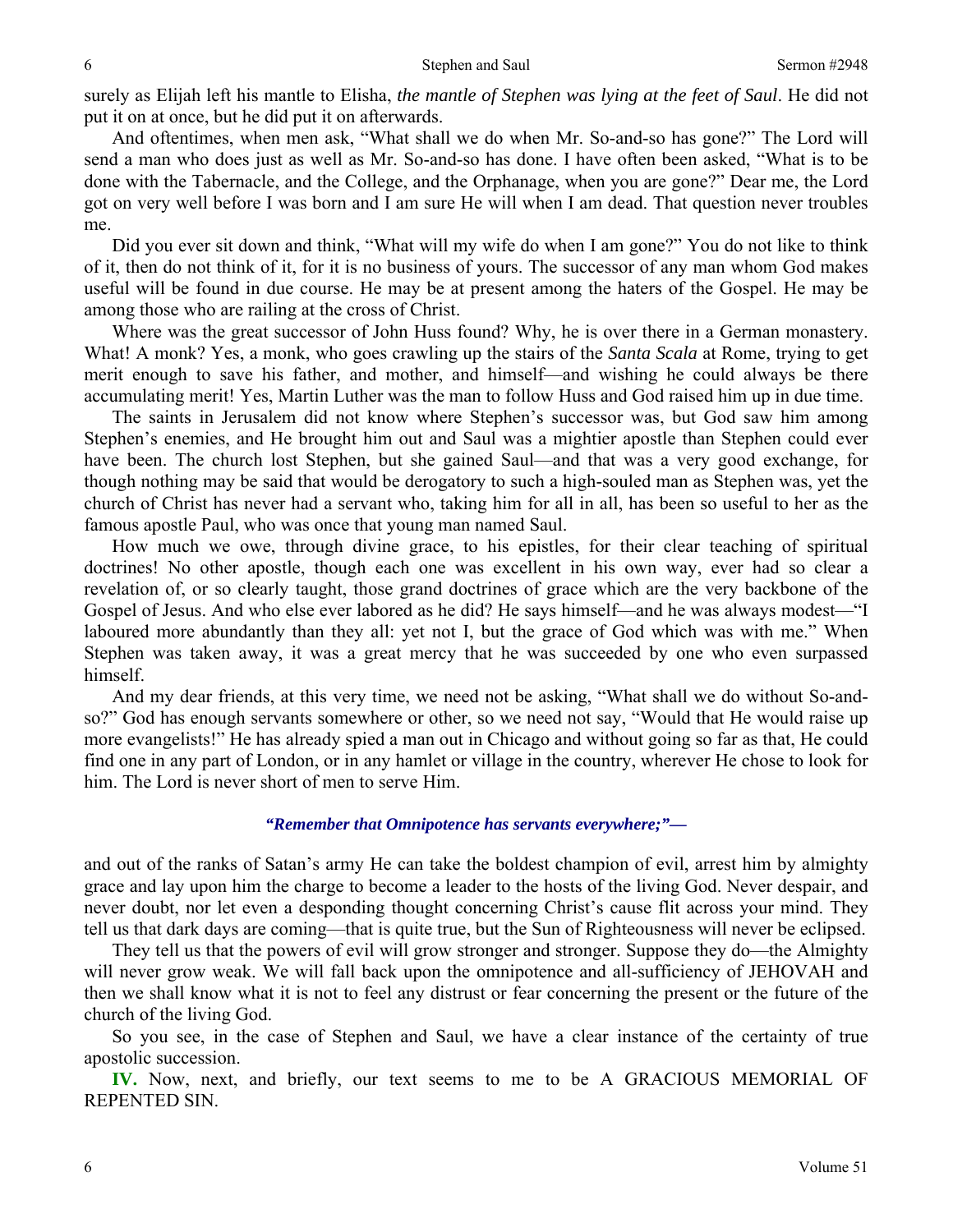#### Sermon 2948 **Stephen and Saul** 7

 Saul became Paul and there is a great deal of good recorded of him under the name of Paul. But the Holy Ghost has caused this fact to be remembered, "The witnesses laid down their clothes at a young man's feet, whose name was Saul." Then does God write down the sins of His people before they are converted? Yes, He does, and in this case He writes it down in the Book of books, so that, wherever the Bible goes, there goes the information that Saul of Tarsus was once a persecutor. When we read of Rahab, we are told that she was "the harlot."

 Why is this memorial kept of Saul's sins before conversion? It was meant to keep Paul humble—and it always did that. You notice how very sorrowfully he always speaks about this matter. He say that he was not meet to be called an apostle, because he persecuted the church of God. Once, in speaking to the Lord, he said, "And when the blood of thy martyr Stephen was shed, I also was standing by, and consenting unto his death, and kept the raiment of them that slew him." He never forgot that and it always made him walk humbly before God. He wrote to Timothy, "I was a blasphemer, and a persecutor, and injurious; but I obtained mercy."

 Do not try, beloved, to forget your old sins. Let them ever be before you to keep you humble. I have heard of a certain high ecclesiastic who had been a fisherman. And while he was rising in the world he used to hang up his net that he might be reminded that he had once been a fisherman. At last, the Pope made him a cardinal and no one ever saw his net after that. They said that he had caught what he had fished for, so he put his net away.

 You and I had better always keep our nets in sight to remind us of what we once were. Look at the pit from whence you were digged, and when God gives you any special mercy, say to yourself, "What a miracle of grace is this, for I was amongst the most undeserving of all."

 This sin of Paul's was always on his mind and so it continually increased his love. He was like the woman who loved much because she had had much forgiven—like the debtor who, although he owed the most, was most grateful because his lord had freely forgiven him all. Who was as zealous as Paul? He counted all things but loss for the glory of God, and surely that was because he felt himself to be a debtor beyond all others to the grace which had washed away the scarlet sin of murder from his guilty soul.

 And again, dear friends, this sin of Paul's was recorded in the Bible and retained in his memory, because it kept him to the doctrines of grace. I have generally noticed that those professors who were always so very good, and had nothing very marked about their conversion, have gone off to that form of doctrine which I do not find in the Scriptures.

 But those of us who know how base we were before our conversion feel that there is only one kind of doctrine in which we can believe, and that is the doctrine of sovereign grace. It would take a great deal to grind me down into a belief in free will, because it is contrary to my whole experience. I know this, if the Lord had not first loved me, I never should have loved Him. And if there is any good thing in men whatsoever, it must have been implanted there by the Holy Spirit.

 If salvation is of works, then I can never have it—and if it be the reward of natural goodness, then I shall never have it. I feel that it must be of grace and of grace alone. No doubt, the recollection of his sin helped to make Paul what he was—the grand Evangelical preacher—the man who brought out the glorious doctrine of God's electing love—the man who, beyond all others, proclaimed the doctrine that salvation is of grace, and grace alone, and that God will have mercy on whom He will have mercy and will have compassion on whom He will have compassion. It would have been incompatible with the experience of the apostle to preach anything else, and therefore was the remembrance of his sin kept before him that he might always make known those precious truths.

 And perhaps, dear brethren and sisters, this sin of Paul is recorded that we might always be hopeful about other people. You know, from the moment he was converted to the moment he died, he was always a persecuted man. His life was divided into two periods—first he was persecutor and then he was persecuted.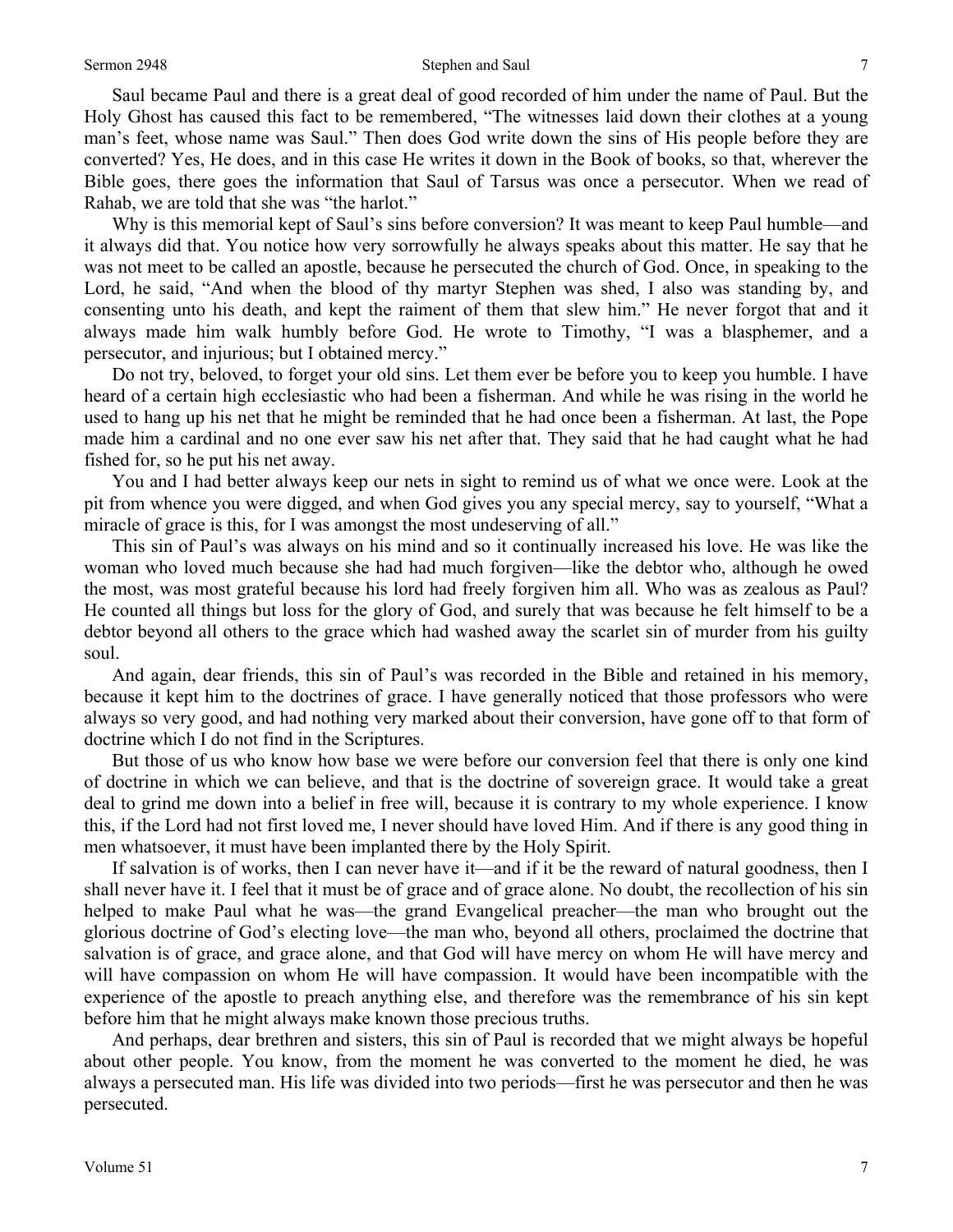When he had been driven from city to city, and many times stoned, how he must have thought of Stephen and the stones that fell on him. When he had been hated of all men for Christ's sake, he might well have despaired of the Gospel ever spreading had he not said, "Ah! but as it converted me, it can convert others. Did I not take care of the clothes of those who stoned Stephen—those rebels who took the pearls that fell from his lips and trod them underfoot like swine?"

 This would encourage him to stand before the cruel Nero and to tell him the Gospel of Jesus, for He who could convert a Saul could convert a Nero if He willed to do it. You never find Paul drawing back or flinching, but he went preaching almost to the ends of the earth, feeling himself to be a debtor both to Jew and Gentile, barbarian, Scythian, bond and free, because, he said, "I obtained mercy, that in me first Jesus Christ might show forth all longsuffering, for a pattern to them which should hereafter believe on him to life everlasting." Oh, yes! it is good for you to remember what you used to be, for you will have hope for other people when you remember that.

**V.** Our text, in the fifth place, is AN INSTANCE OF THE OVERRULING OF GOD.

 If you look very carefully at it, and look long enough, it will appear not altogether a bad thing that Saul should be there taking care of the clothes of the murderers of Stephen. Possibly, you cannot, at first, see how any good can come out of it, but there was never a bad thing out of which God could not bring good. Even the death of Christ, which was the culmination of human sin, was the crowning point of divine love.

If Saul had not been there, Stephen would not have prayed for him. But Augustine says, in a sentence which is always quoted in every commentary on the Acts that I have seen, "If Stephen had not prayed, Paul had never preached." But Stephen's prayer, "Lord, lay not this sin to their charge," was such a comprehensive plea for his murderers that I can well conceive of his fixing his tearful gaze upon that young man named Saul, and in his thoughts including him in that petition, and beseeching the Lord not to lay it to his charge. And the Lord did not lay it to his charge "because," said he, "I did it ignorantly in unbelief."

 I believe it was a good thing for Saul to be there, and I have sometimes thought, when I have heard a man swear in the street, "That is an awful thing, but if he had not done it, I should probably not have prayed for him." I always make it a rule to pray for a man when I hear him swear, so, in that way God may bring good out of evil.

 Take care, all of you who love the Lord, whenever you hear or see anybody doing that which is wrong, always to pray—for this is the way we are to be "the salt of the earth." The salt is always to be put where the putridity begins. This is the way in which we are to be "the light of the world." The candles are to be brought when the darkness comes out—you do not need them till the sun has gone and the darkness has come. So, when you perceive the darkness, light your candles. When you perceive the putrefaction, scatter the salt by bringing the sinner before God in prayer.

 But there is also something more than this. *If Saul had not been there, he would have missed the benefit of Stephen's discourse.* And Stephen's sermon is the text from which Paul preached all his life. If you examine it carefully, you will find that Stephen's speech is the root out of which, through the blessing of the Spirit of God, Paul's theology grows.

 Stephen gives him the clue of all that argument in the epistle to the Romans about Sarah and Hagar. And all that discussion about father Abraham being justified by faith is there in Stephen's speech. And the epistle to the Hebrews is another plant that grows out of the seed which Stephen sowed in Saul's mind. There are several phrases which are identical.

 I think that the reason why we have the speech of Stephen recorded so fully is that Paul traveled with Luke, who wrote the Acts of the Apostles, and Paul told Luke what Stephen had said, for it seems to have gone right into his soul and to have stuck there. It must have been so, for it molded all his epistles and you can trace the influence of Stephen in every parchment upon which Paul put his pen.

 It may sometimes happen that men who are opposed to the Word of God may actually be influenced by a man at whom they sneered. That may be the very man at whose feet they humble themselves.